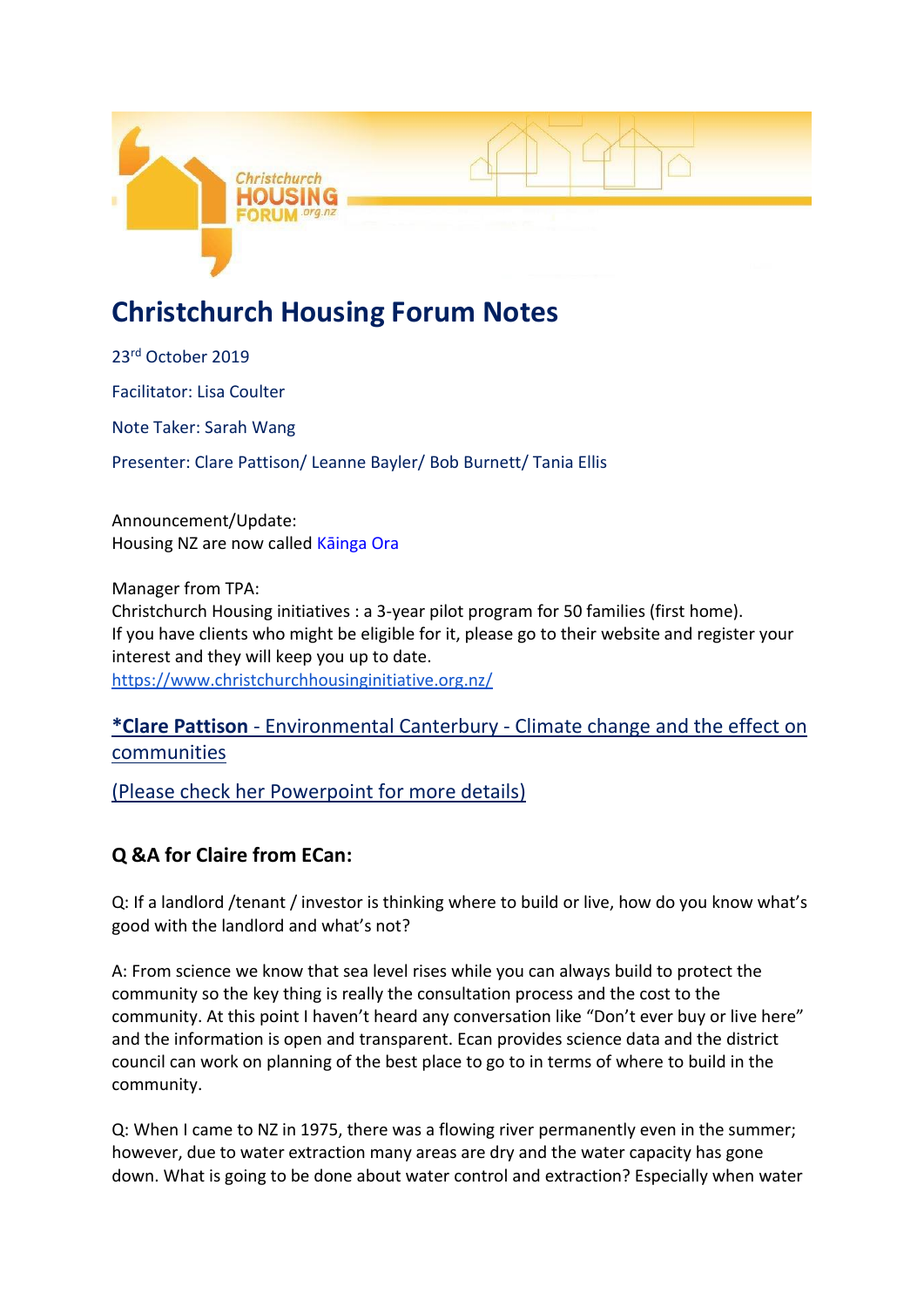has been put into millions of bottles in chains which it should be in the ground so people can use effectively.

A: Just like transport, water is one of the key issue in terms of climate change. ECan water management strategy is to set up 10 zones committee in catchment area to monitor what activity can happen to support the river to become a best river it can be. A lot of resources are put into this area.

Q: You didn't mention the concept of coastal retreat, is that still on the agenda?

A: Managed retreat? Yes, we are aware of managed retreat and the conversation is going on around it. So the previous approach is that we have determined the area which community based on is no longer suitable for living in and managing the community to retreat from that area. It was an ad hoc, case by case, depending on the nature of issue, cost involved, people engaged...With the environment change, there will be more managed retreat across the country but not sure which area would be. We actually need an agreeable approach rather than an ad hoc approach toward this issue. The focus is how to engage community in a more constructive way in the whole conversation.

**\*Leanne Bayler** - CDHB – Summer Heat Health

(Please check her Powerpoint for more details)

# \* **Bob Burnett** - Architect – Superhome Movement

(Please check his Powerpoint for more details)

### **Q: How many people here think that NZ building code is satisfactory?**

- NZ building code has not been changed since the 1930 (after the Napier earthquake) The meeting that I just went to last week is called 'fixing the code' which focus on how to grow a sustainable business such as zero-carbon city in an architectural context.
- WHO states that adequate inside temperature is between 18~21 degree.
- The meeting in Auckland tomorrow will be focus on building for our future and the convergence of climate change & energy.
- I own an small architecture company and one of our achievement is that I built NZ first 10star home (no power bill, in a lovely constant temperature) and it was a launch of Superhome Movement (we proved that it can be done and not too expensive, which is the common myth).
- $\bullet$  I think resilience is the new sustainability.
- In NZ, 50% of waste going to landfill comes from construction. Christchurch has much more than that in the past few years because the post quake situation. Over 50% of processed raw materials are used by the construction sector.
- it's a bad news but also means we can do much better. Eg. 10-star home comprises not only zero energy but also close to zero waste (less 10 kg per m2 goes to waste)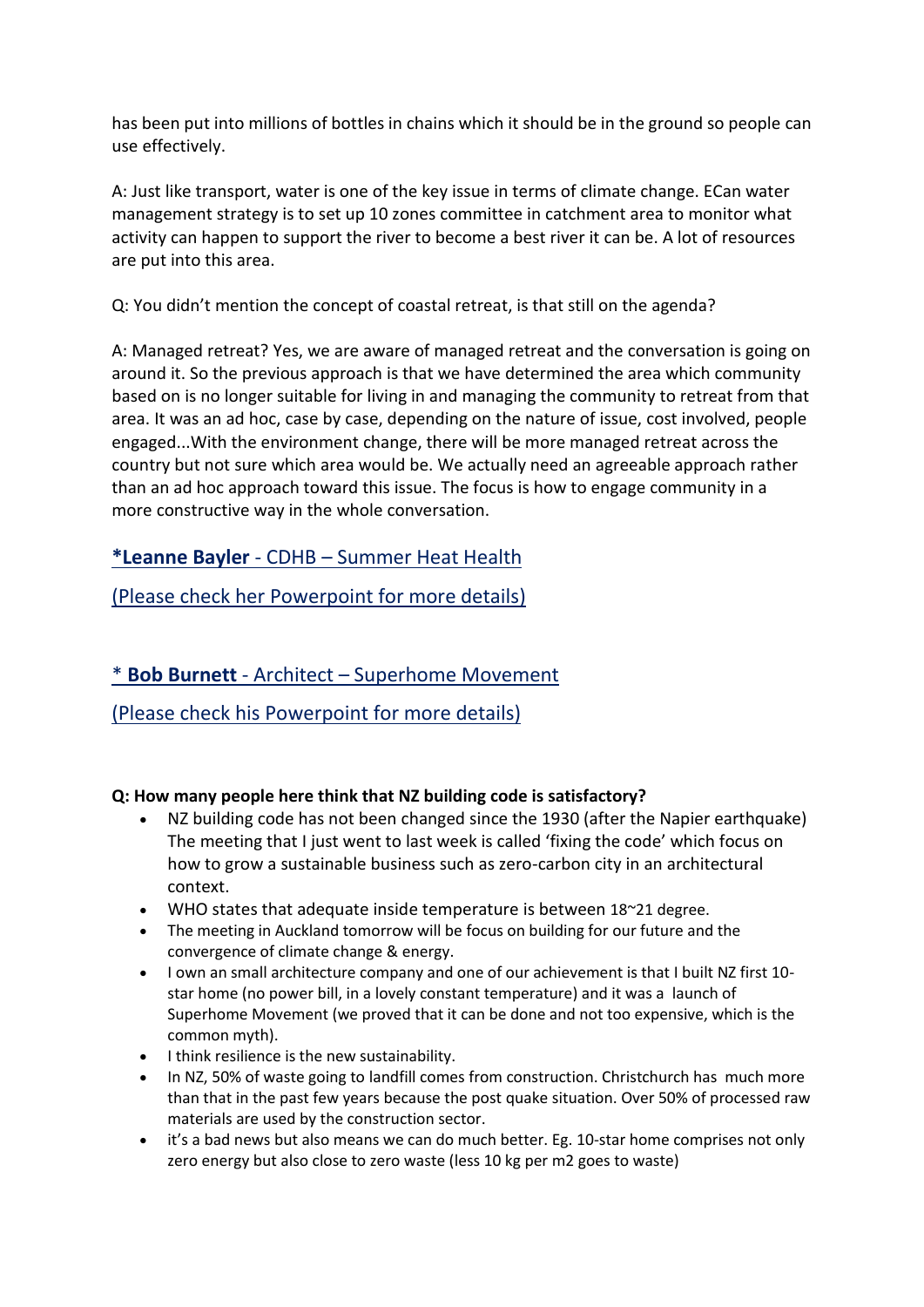- 98% of buildings in NZ are built with code and I would say building code in NZ is the worst legal home you are allowed to build.
- The example of a sustainable city: Bahnstadt in Heidelberg, Germany. The largest group of passive houses in the world with zero energy - vision for Christchurch.

#### **Q: How to fix the code?**

- The most important elements in the conversation is about the life cycle analysis: safety/ health/ sustainability and I think architecture sector and designer has huge responsibility on this issue in addition to build award-winning buildings.
- Cold, mould, damp houses: 40% of 8-year-old in NZ has Asthma. That's why Superhome Movement is important because that's about raise the standard (eg. insulation)
- Statistics: more 1600 people die in Winter/ 154 million dollars spent on 28000 hospital night for kids because of their sickness. This situation is preventable!
- The insulation standard in L.A or California (where it is warmer place), their insulation is 3 times amount than NZ.
- Quote from Norman Kirk: New Zealanders don't ask for much, someone to love, somewhere to live, somewhere to work and something to hope for.
- Superhome Tours: 10-star home is open every first Saturday.

## \* **Tania Ellis** – Whittle Knight and Boatwood – A call for change

#### **Regulation of property management industry**

- I started my career in property management in Sydney in 1980s and back to Christchurch 15 years ago.
- I grew up in NZ and left here when I was 19 years old. When I came back many years later, the housing condition has not been changed much (Eg. inspection in July 2005: no heating/condensation in the house).
- NZ has behind the time of lots of things (Eg. smoke detector)
- NO REGULATION at the moment for property management, which means anyone can do it (No checks/ balances/ license).
- Our company has operated in Christchurch for over 53 years and we are still audited every 3 months.
- A lot of company choose not to do the right thing because there is no regulation in the industry. For example, in the past when we took over the property from other companies, it is often found there are no smoke alarms, no insulation statement, no record shown that the rent has been paid or not.
- Since the earthquake, many properties have become assets on the market. Many landlords rent them out without a proper consent and procedure (personal agreement rather than RTA).
- Government needs to regulate the industry to protect both landlord and tenants to ensure the contract is fair for both parties.
- Our company believe that being a professional, you need to do a continuous training. Therefore, with amount of expertise and knowledge we have, we do continuous training every 3 months.